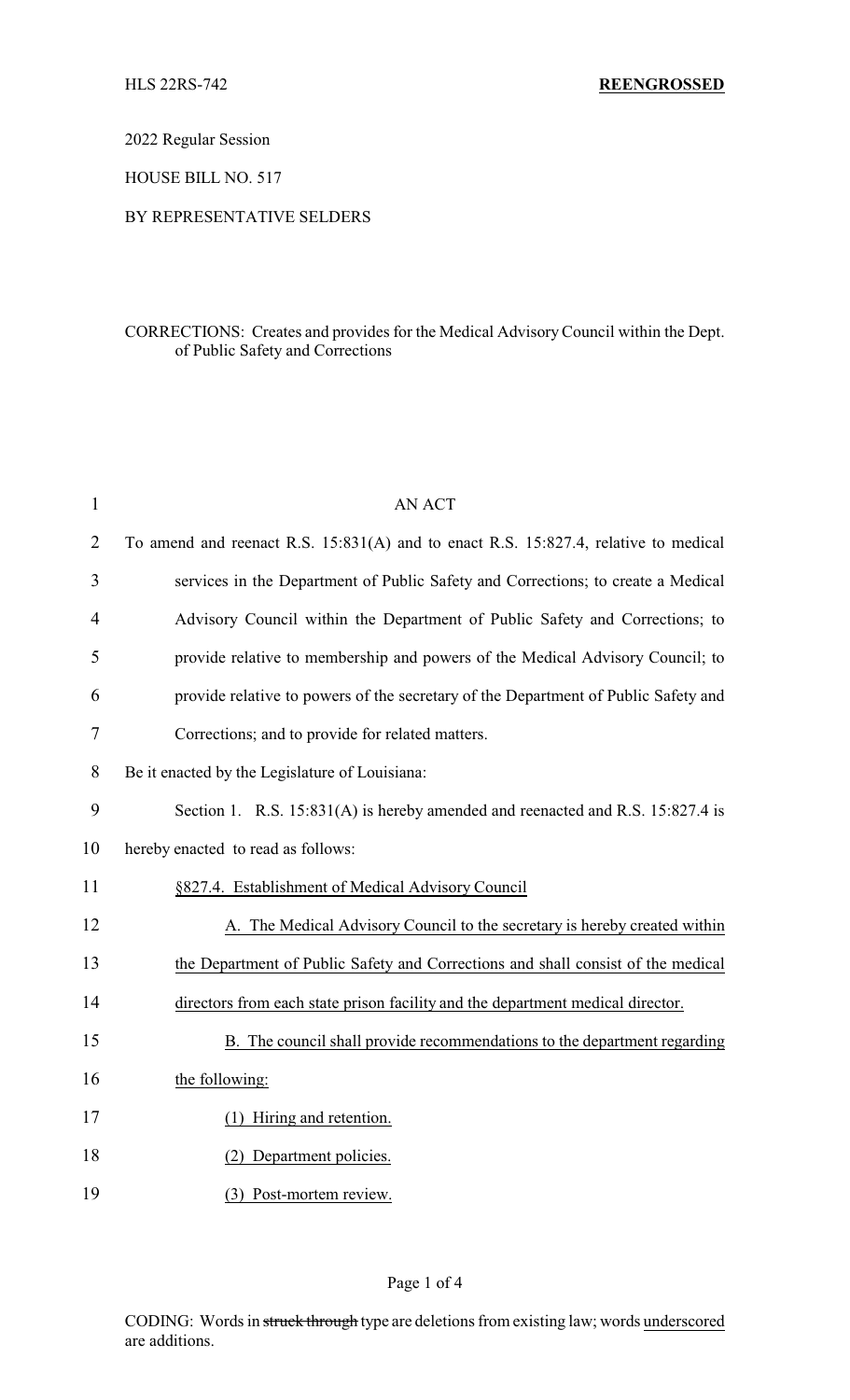| $\mathbf{1}$ | (4) A correctional health electronic records system that is compatible with           |  |
|--------------|---------------------------------------------------------------------------------------|--|
| 2            | major hospitals and health providers outside the correctional institutions.           |  |
| 3            | (5) Other reasonably related responsibilities of institutional oversight.             |  |
| 4            | C. The council shall nominate and elect a chair, vice chair, and secretary, and       |  |
| 5            | hold meetings no less than quarterly.                                                 |  |
| 6            | D. The initial members of the medical advisory council shall serve until              |  |
| 7            | August 14, 2025, and all subsequent members shall serve three-year terms beginning    |  |
| 8            | on August fifteenth of each successive term.                                          |  |
| 9            | E. The secretary shall have the authority to contract with consultants to assist      |  |
| 10           | the medical advisory council and medical director in the promulgation and review      |  |
| 11           | of institutional policies and practices.                                              |  |
| 12           | F. The council shall submit a quarterly report to the state health officer            |  |
| 13           | within the Louisiana Department of Health.                                            |  |
| 14           | *<br>*<br>∗                                                                           |  |
| 15           | §831. Medical care of inmates; testing                                                |  |
| 16           | A. The secretary of the Department of Public Safety and Corrections, using            |  |
| 17           | the recommendations of the Department of Public Safety and Corrections Medical        |  |
| 18           | Advisory Council, shall establish and shall prescribe standards for health, medical,  |  |
| 19           | and dental services for each institution, including preventive, diagnostic, and       |  |
| 20           | therapeutic measures on both an outpatient and a hospital basis, for all types of     |  |
| 21           | patients. An inmate may be taken to a medical facility outside the institution when   |  |
| 22           | deemed necessary by the director. However, in situations which are not life-          |  |
| 23           | threatening, the medical facility selected to treat the inmate shall be a part of the |  |
| 24           | state's charity hospital system. In emergency situations where treatment by a state   |  |
| 25           | charity hospital is not available or feasible, the inmate may receive emergency       |  |
| 26           | treatment at the nearest private medical facility. As soon as practicable, the inmate |  |
| 27           | should be transferred to a facility operated by the state's charity hospital system.  |  |
| 28           | Notwithstanding any law to the contrary, all payments to private hospitals or health  |  |
| 29           | care providers shall be governed by R.S. $15:824(B)(1)(c)$ . No monies appropriated   |  |
| 30           | to the department from the state general fund or from dedicated funds shall be used   |  |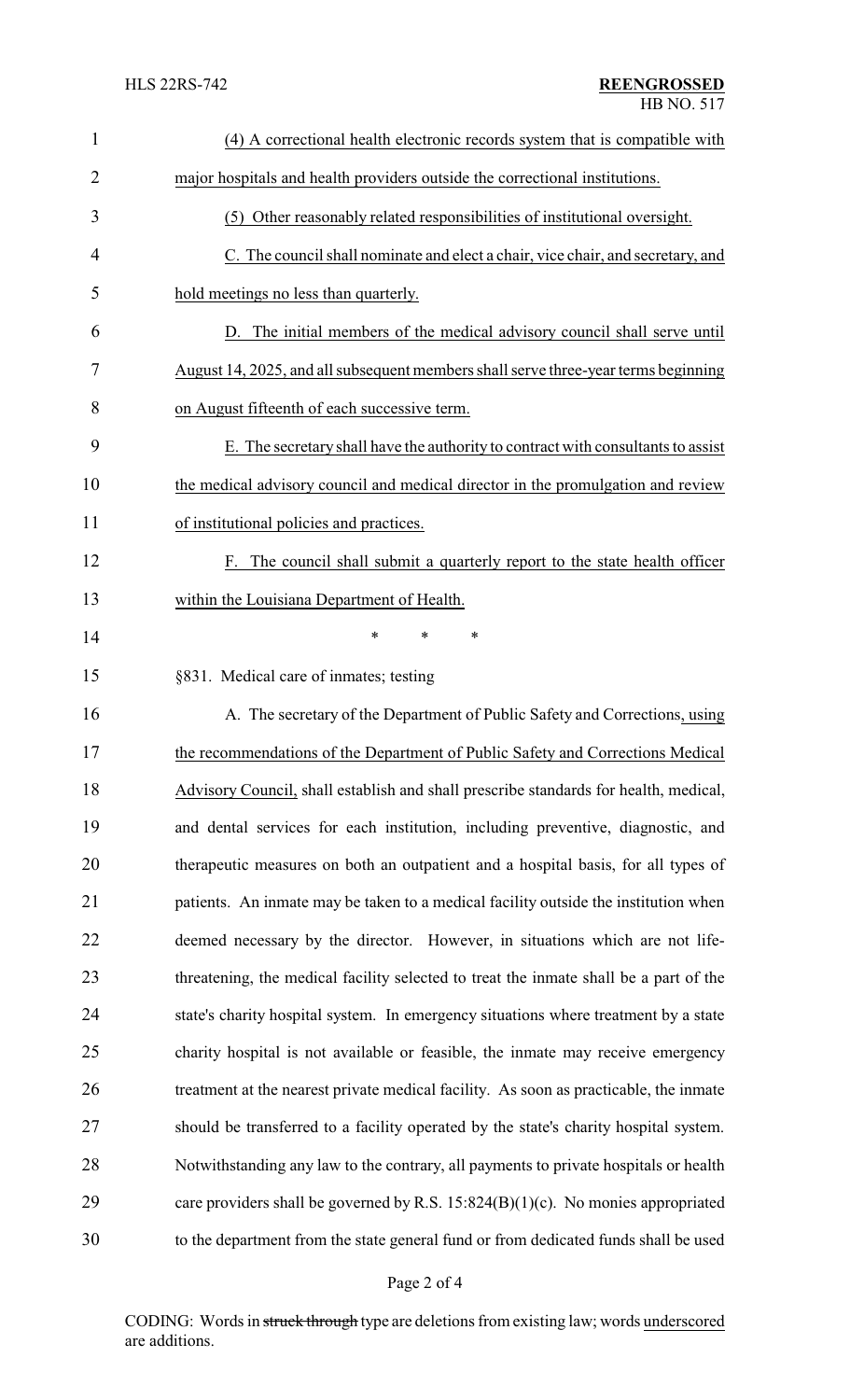for medical costs associated with organ transplants for inmates or for the purposes of providing cosmetic medical treatment of inmates, unless the condition necessitating such treatment or organ transplant arises or results from an accident or situation which was the fault of the department or resulted from an action or lack of action on the part of the department. However, nothing in this Section shall prohibit an inmate from donating his vital organs for transplant purposes. 7 \* \* \*

# DIGEST

The digest printed below was prepared by House Legislative Services. It constitutes no part of the legislative instrument. The keyword, one-liner, abstract, and digest do not constitute part of the law or proof or indicia of legislative intent. [R.S. 1:13(B) and 24:177(E)]

| HB 517 Reengrossed | 2022 Regular Session | Selders |
|--------------------|----------------------|---------|
|                    |                      |         |

**Abstract:** Provides for the Medical Advisory Council within DPS&C.

Proposed law (R.S. 15:827.4) creates the DPS&C Medical Advisory Council composed of medical directors from each state prison facility and the department medical director.

Proposed law provides that the council shall provide recommendations to DPS&C on the following:

- (1) Hiring and retention.
- (2) Departmental policies.
- (3) Post-mortem review.
- (4) A health electronic records system.
- (5) Other reasonably related responsibilities.

Proposed law provides that the council elect a chair, vice chair, and secretary and hold quarterly meetings.

Proposed law provides the initial council members shall serve until Aug. 14, 2025. All subsequent members shall serve three-year terms beginning on Aug. 15th of each successive term.

Proposed law provides that the secretary shall have authority to contract with consultants to assist the council and the medical director.

Proposed law provides that the council shall submit a quarterly report to the state health officer within the La. Dept. of Health.

Present law (R.S. 15:831) provides for the medical care of inmates. Provides that the DPS&C secretary shall establish standards for health, medical, and dental services for each institution.

#### Page 3 of 4